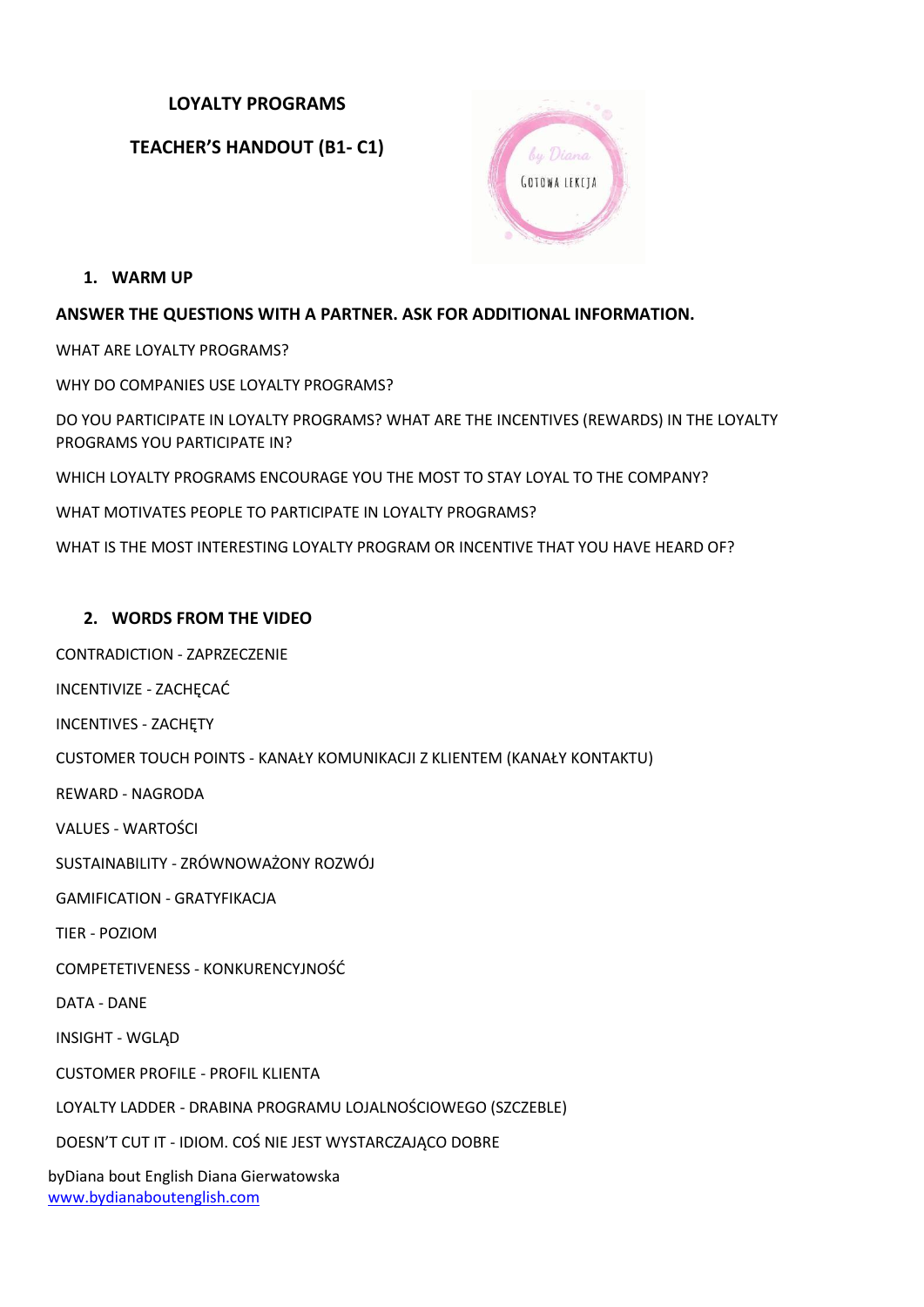# **3. PRACTISE THE WORDS FROM THE VIDEO USING THE QUIZLET BELOW** <https://quizlet.com/pl/512978508/gotowa-lekcja-loyalty-programs-flash-cards/?new>

# **4. COMPLETE THE SENTENCES WITH THE WORDS GIVEN BELOW.**

#### **(DATA, VALUES, INSIGHT, CONTRADICTION, INCENTIVE, REWARD)**

I hope you have gained some INSIGHT into the difficulties we faced.

It was thought that this would act as an INCENTIVE for couples to adopt older children

The REWARD for winning team was a golden medal.

His public speeches are in CONTRADICTION to his personal lifestyle.

We collected DATA for 2 months.

We need to be led by our moral VALUES.

# **5. ANSWER THE QUESTIONS ACCORDING TO THE VIDEO:**



byDiana bout English Diana Gierwatowska <www.bydianaboutenglish.com>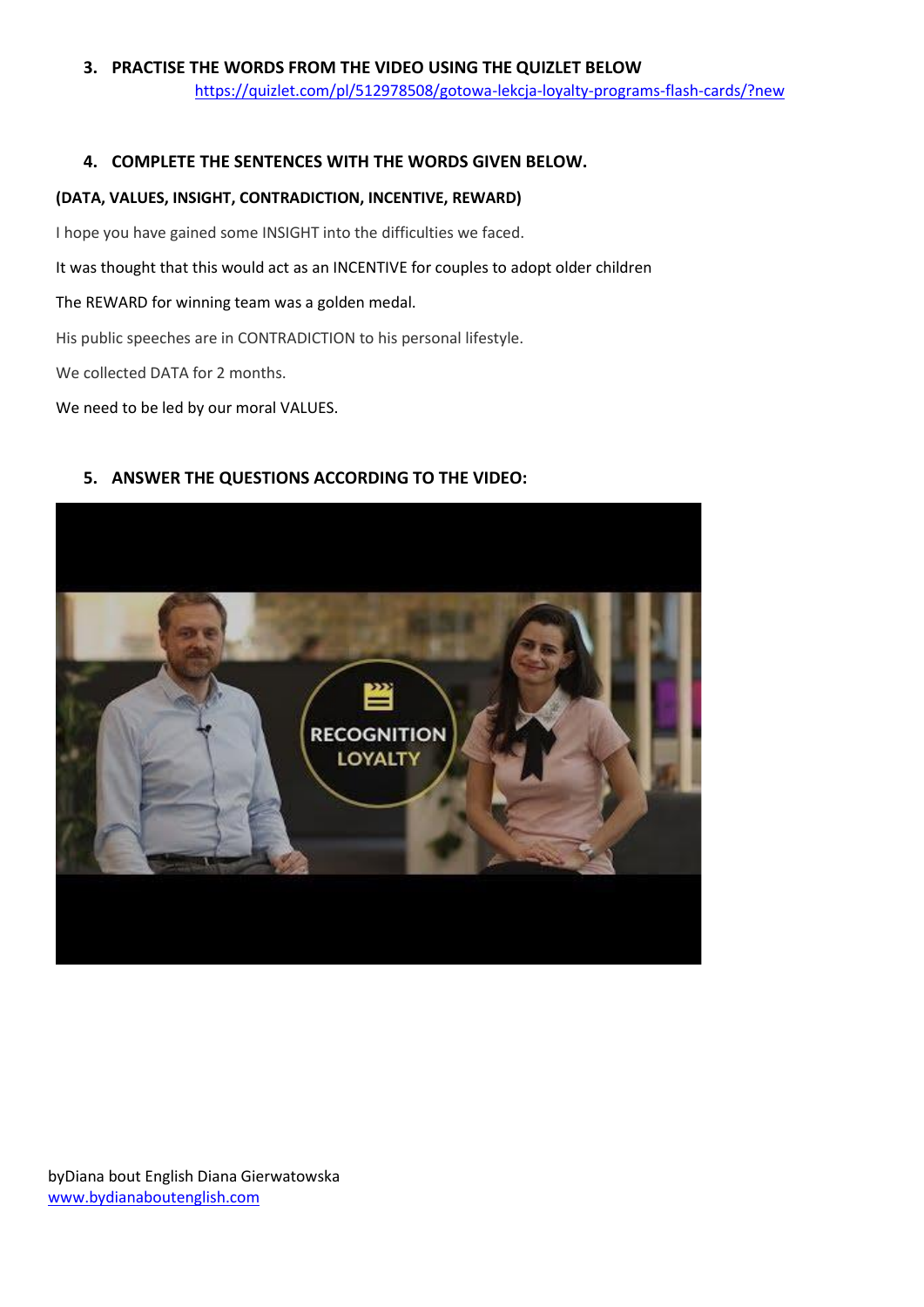#### **5a. WATCH THE VIDEO UNTIL 2:30 AND ANSWER THE QUESTIONS**

- 1) WHAT PERCENTAGE OF CLIENTS CLAIMS THAT LOYALTY PROGRAMS HELP THEM STAY LOYAL TOTHE COMPANY? **77 %**
- 2) WHY DON'T OLD STYLE LOYALTY PROGRAMS CUT IT ANYMORE? **THEY HAVEN'T RESPONDED TOTHE CHANGE IN MARKET DYNAMICS**
- 3) WHAT DO TRADITIONAL EARN AND BURN LOYALTY PROGRAMS INCENTIVISE? **THAT YOU SPEND MONEY IN THE COMPANY. YOU ACCUMULATE POINTS THAT YOU CAN USE FOR A REWARD LATER ON.**
- 4) WHAT DO CUSTOMERS DO WHEN THEY ARE HAPPY WITH THE BRAND AND LOYAL TO IT? **THEY TALK ABOUT IT.**

# **5b. WATCH THE VIDEO UNTIL 5:30 AND ANSWER THE QUESTIONS**

- 5) WHAT DID TRADITIONAL REWARDS FOCUS ON? CAN YOU GIVE SOME EXAMPLES? **ON FINANCIAL DIMENSION (VOUCHERS, DISCOUNTS, FREE PRODUCTS)**
- 6) WHAT ARE CUSTOMERS MORE INTERESTED IN NOWADAYS: EXPERIENCE OR POSSESSIONS? **EXPERIENCE**
- 7) IS TIME OR MONEY MORE IMPORTANT FOR MOST CUSTOMERS NOWADAYS? **TIME**
- 8) WHAT ARE EMOTIONAL REWARDS? **WHEN YOU CAN BE A PART OF A SPECIAL GROUP, YOU CAN GET AN ACCESS TO A SPECIAL EVENT**
- 9) WHY IS MARKETING NOWADAYS MORE DIFFICULT THAN IN THE PAST? **THERE IS MORE COMPETITION AND NOISE. YOU'VE GOT TO STAY MEMORABLE**
- 10) WHY ISN'T AN EMAIL WITH A DISCOUNT A VERY EFFECTIVE REWARD? **BECAUSE WE GET PLENTY OF THEM EVERYDAY**
- 11) WHAT IS VALUE FOCUS? CAN YOU GIVE SOME EXAMPLES? **ETHICAL PRODUCTION, SUSTAINABILITY**
- 12) WHAT EXAMPLES WERE GIVEN OF SHOWING VALUES IN LOYALTY PROGRAMS IN SPORTS BRANDS? HOW ABOUT FASHION BRANDS? **A COMPANY SIMPLY BE THAT SUPPORTS BODY POSITIVITY CAN ENCOURAGE CUSTOMERS TO UPLOAD PICTURES SHOWING WHO THEY ARE. YOU CAN REWARD PEOPLE FOR WORKING OUT. PEOPLE CAN BRING YOU OLD CLOTHES TORECYCLE.**